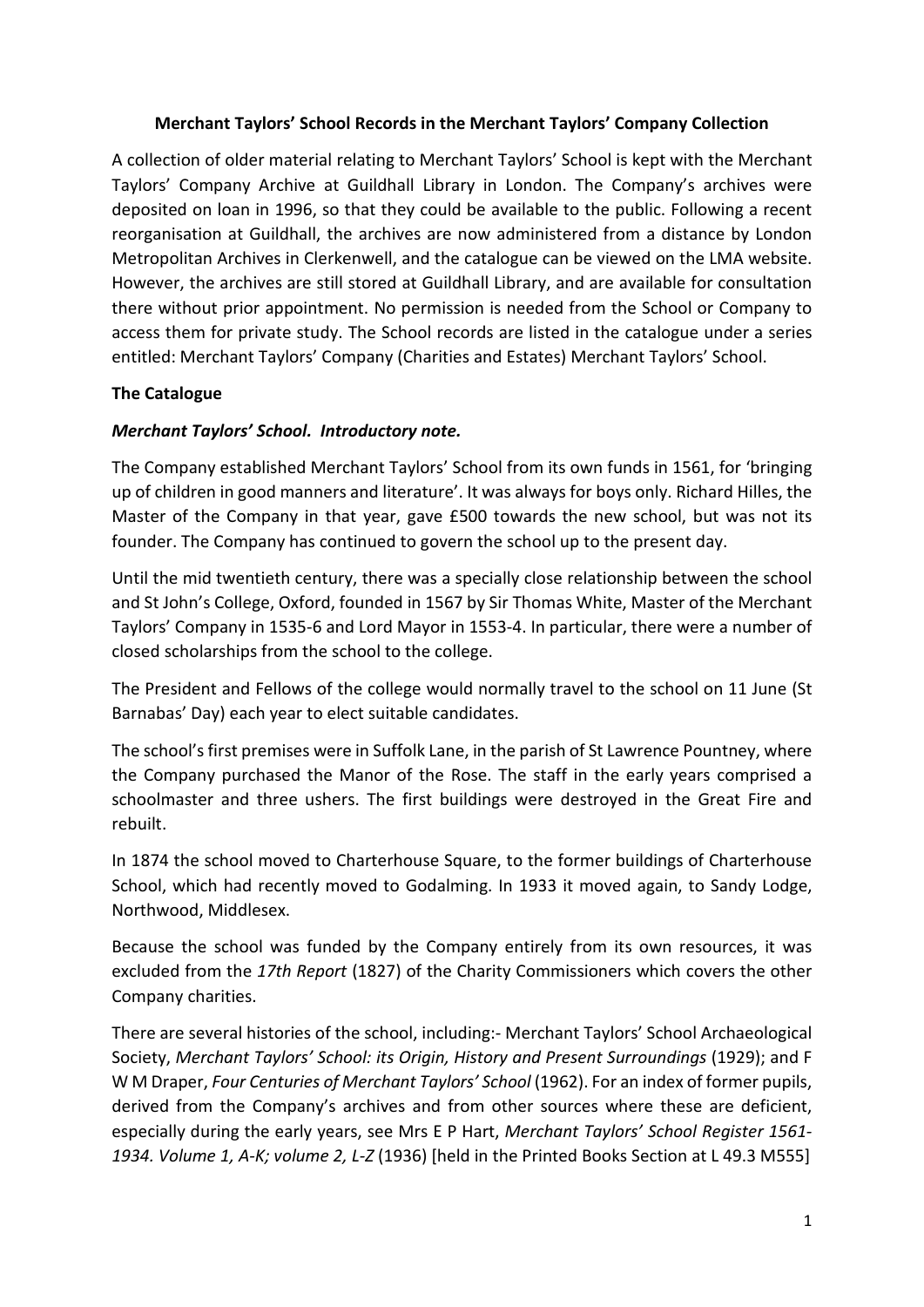Note that Ms 34100, the series of miscellaneous documents in numbered boxes, contains various documents about Merchant Taylors' School and/or St John's College, Oxford: see Ms 34100/70, 111-4, 121, 139, 147, 156, 158, 160-1, 163, 165-70, 181, 191 and 193. So also does Ms 34101, the series of miscellaneous legal papers in numbered bundles: see Ms 34101/20 (bundles 181, 185, 187-8), 21 (bundle 190), 24 (bundle 251), 33 (bundle 381), 34 (bundle 393) and 36 (bundle 409). For plans see as follows: Suffolk Lane: Ms 34214/2, 8; Charterhouse: Ms 34214/9-12, 14; Sandy Lodge: Ms 34214/13, 15. Further plans may be in the plan books (Mss 34216-23).

# *Merchant Taylors' School: Catalogue of Items*

# **Ms 34270**

Merchant Taylors' School:- Ordinance book, 1561-1667, compiled 1606 by Richard Langley, Clerk of the Company, and continued to 1667; with some earlier and later material tipped in. c.1150-early 19th century.

1 volume, parchment and paper. Partly printed. In Latin and English.

Include extracts ('certain branches') from Sir Thomas White's statutes for St John's College, Oxford, 1567, and other ordinances concerning the relationship between St John's College and the school, 1592 and 1625.

Tipped in at front: notes on procedure, including 'legenda' for Election Day, early 19th century; 'An Acte against abuses in Election of Schollers ...', 31 Eliz chap vi (ms transcript, early 19th century); and printed statutes, 31 Eliz (1589), in limp vellum cover formed from a folio of a manuscript copy of the Book of Maccabees, c.1150.

Former ref: 'Ancient MS Books no. 10'.

# **Ms 34271**

Merchant Taylors' School:- Rules and Regulations for the government of the school, as ordered by the Court of the Company on 27 April 1825, with revisions to 1839. 1825-39.

2 volumes. Latter parts blank.

- 1. 1825-39
- 2. 1825-39.

Very largely duplicates of each other. Volume 1 has pencil annotations.

Volume 2: titled 'Register 1825 to [blank]'.

### **Ms 34272**

Rough minutes of the Special Charity committee and later of the Schools committee, 'appointed to consider the future of the School on removal to Charterhouse.' 1871-5.

1 envelope containing 2 gatherings.

1. 1871-4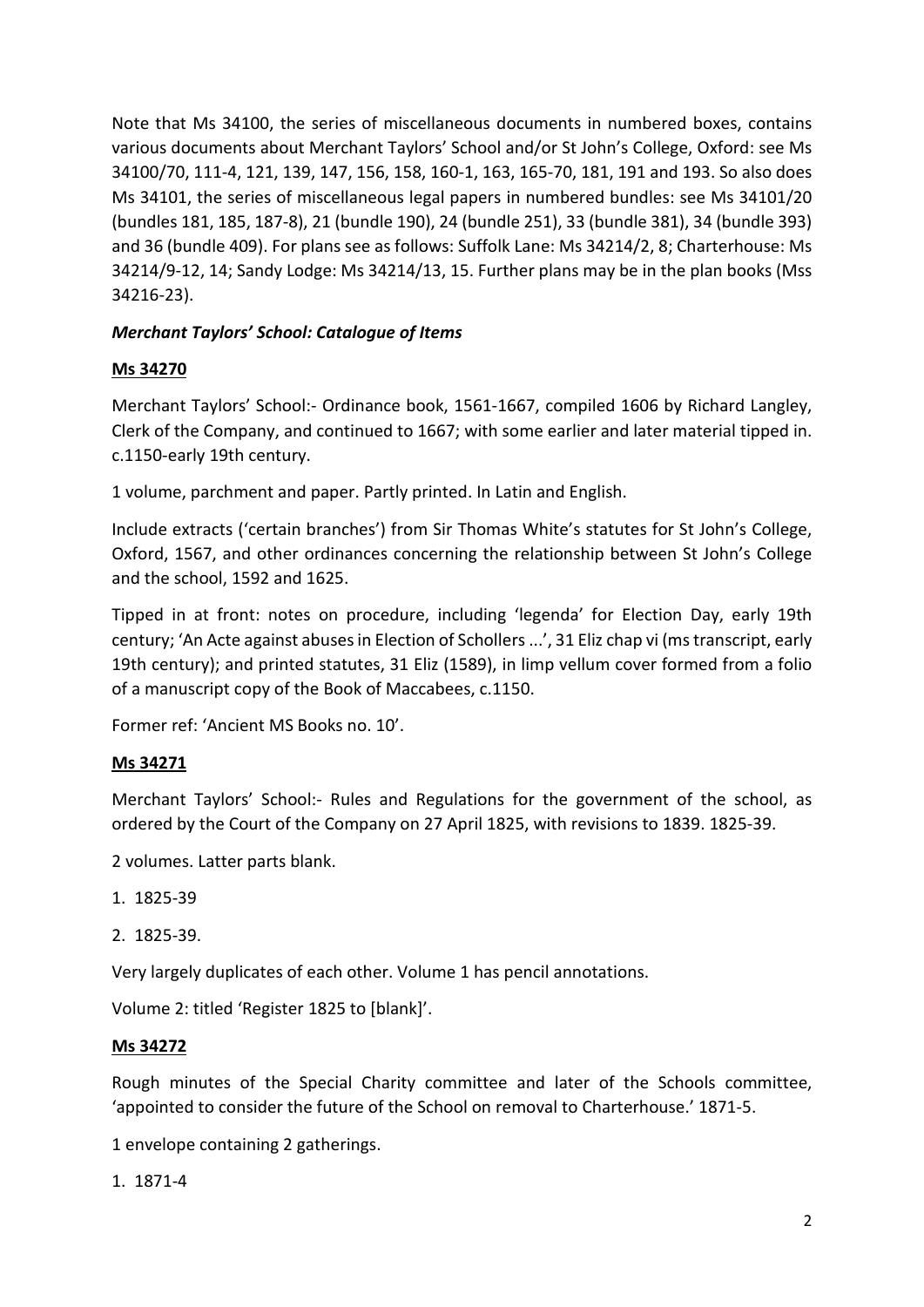2. 1874-5.

Volume 2: latter part blank.

### **Ms 34273**

Committee reports etc concerning the future of the school. 1867-86.

1 bundle of 14 items, printed.

### **Ms 34274**

Special School committee minute book, 1930-3; also minutes of the School Chapel special committee, Nov 1938 - April 1939. 1930-9.

I volume. Indexed. Latter part blank.

The Special School committee was established by the Court of the Company on 20 November 1930, 'to deal with all matters of detail arising in connection with the new School buildings and grounds at Sandy Lodge, other than the placing of constructional contracts'.

Includes, loose at front: extracts from the minutes of the Court and of the School committee from 1928 until 20 November 1930. Indexed.

### **Ms 34274A**

Merchant Taylors' School:- Prospectuses, 1916, 1929, 1938, 1950, 1954, 1959, 1962 (fees list only), 1963 and c.1968. 1916-c.1968.

1 bundle of 10 items, printed, in envelope.

# **Ms 34275**

Register of boys admitted, compiled by William Dugard, 'Moderator' [i.e. Headmaster, from 1644 to 1661]. 1644-62.

1 volume. In Latin and English.

Gives boy's name, date of admission, and date of birth, and name and occupation of father.

Includes: *pp 5-6:* Latin ode; *pp 21-4:* names of contributors, with amounts, towards 'the Watch in the School', 15 May 1655; *pp 27-30:* list of boys at the school [in 1644] when William Dugard became Headmaster. After 1661, when Dugard was dismissed by the Company, the register contains the names of boys admitted to a private school opened by Dugard in Coleman Street.

At end: list of headmasters from 1561; also names of boys admitted as [?] 'free' and 'halffree' scholars, 1654-8, with dates of admission. [These boys are also recorded in the main part of the volume.]

Inside front cover: note that this volume was loaned from Sion College Library to the Merchant Taylors' Company in July 1930, 'in token of the traditional friendship between the College and the Company'.

### **Ms 34276**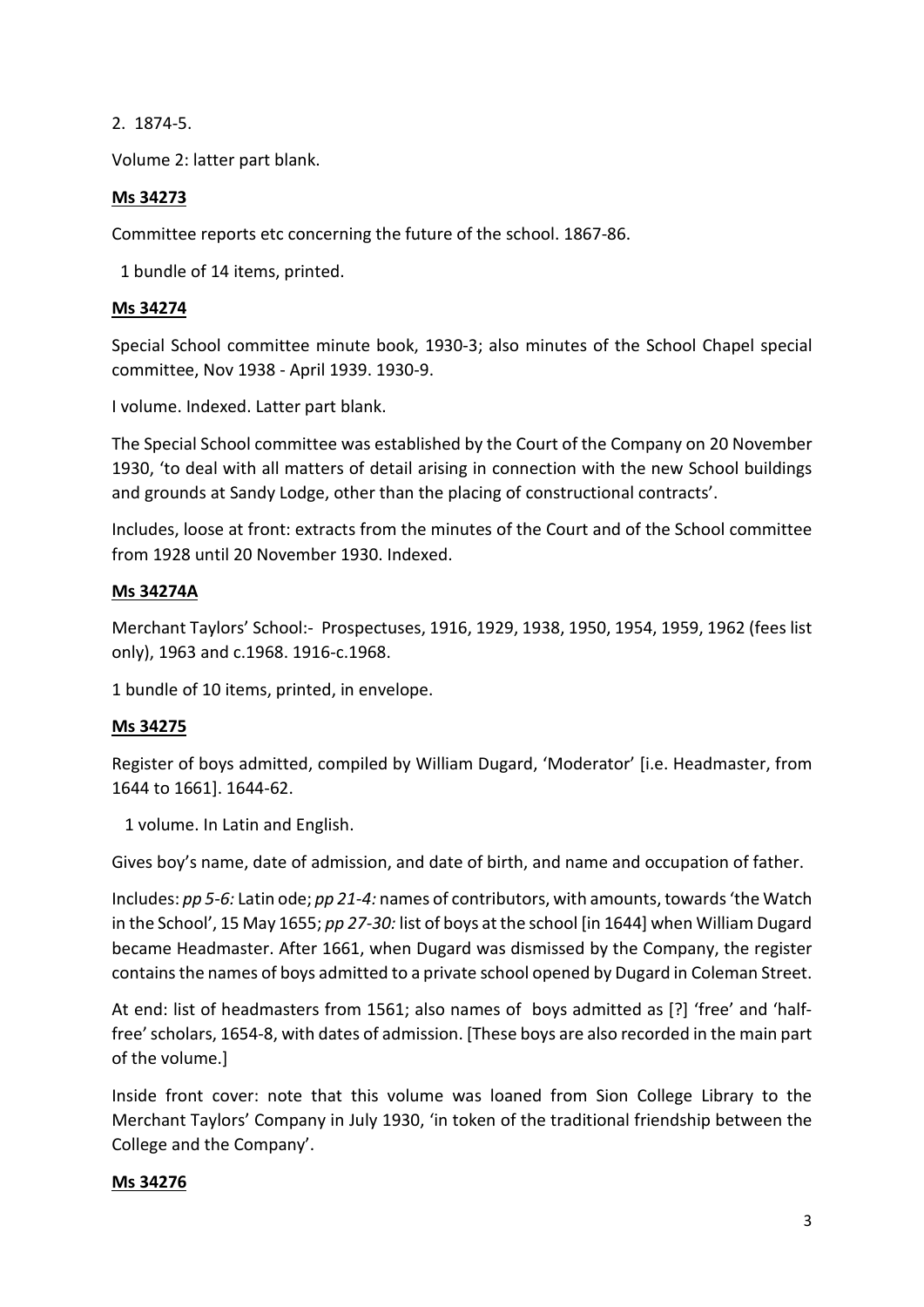Annual lists of 'scholars' [i.e. boys] admitted, giving name, year of admission, and fee paid. 1718-1825.

1 volume.

# **Ms 34277**

Annual register of 'entrances', i.e. boys admitted, 1796-1819. Apparently by Rev Thomas Cherry BD, Headmaster. 1796-c.1820.

1 volume.

Gives boy's name; father's name; 'quarterage' [to 1808 only]; form to which admitted; and [from 1804 only] home address.

Bound in at end: biographical notes by 'Dr Wilson' of distinguished alumni of the school, arranged by date of birth, 1753-76, and including dates 'elected', i.e. to scholarships at St John's College, Oxford. Compiled c.1820.

Formerly at shelfmark N6 in the Company's library at the Hall.

### **Ms 34278**

Admission registers (Hall copies). 1825-1955.

5 volumes.

- 1. 1825-53 '1'
- 2. 1853-76 '2'
- 3. 1877-1900 '3'
- 4. 1900-23 '4'
- 5. 1923-55 '5'.

Give name of boy; date of admission; date of birth; form to which admitted (to 1845); names and residence of parents, and occupation of father (these mostly omitted 1854-64); and 'by whom recommended' (to 1915).

Volumes 1 and 4: wrongly dated on spines '1825-52' and '1899-[blank]'.

### **Ms 34279**

Register of rights of presentation, giving names of Court members and school vacancies allocated to them. c.1860-c.1895.

1 volume. Latter part blank. No names of children.

### **Ms 34280**

Lists of boys sitting the examinations for entrance scholarships and open presentations, with three original presentation papers (1892) and related correspondence. 1889-99.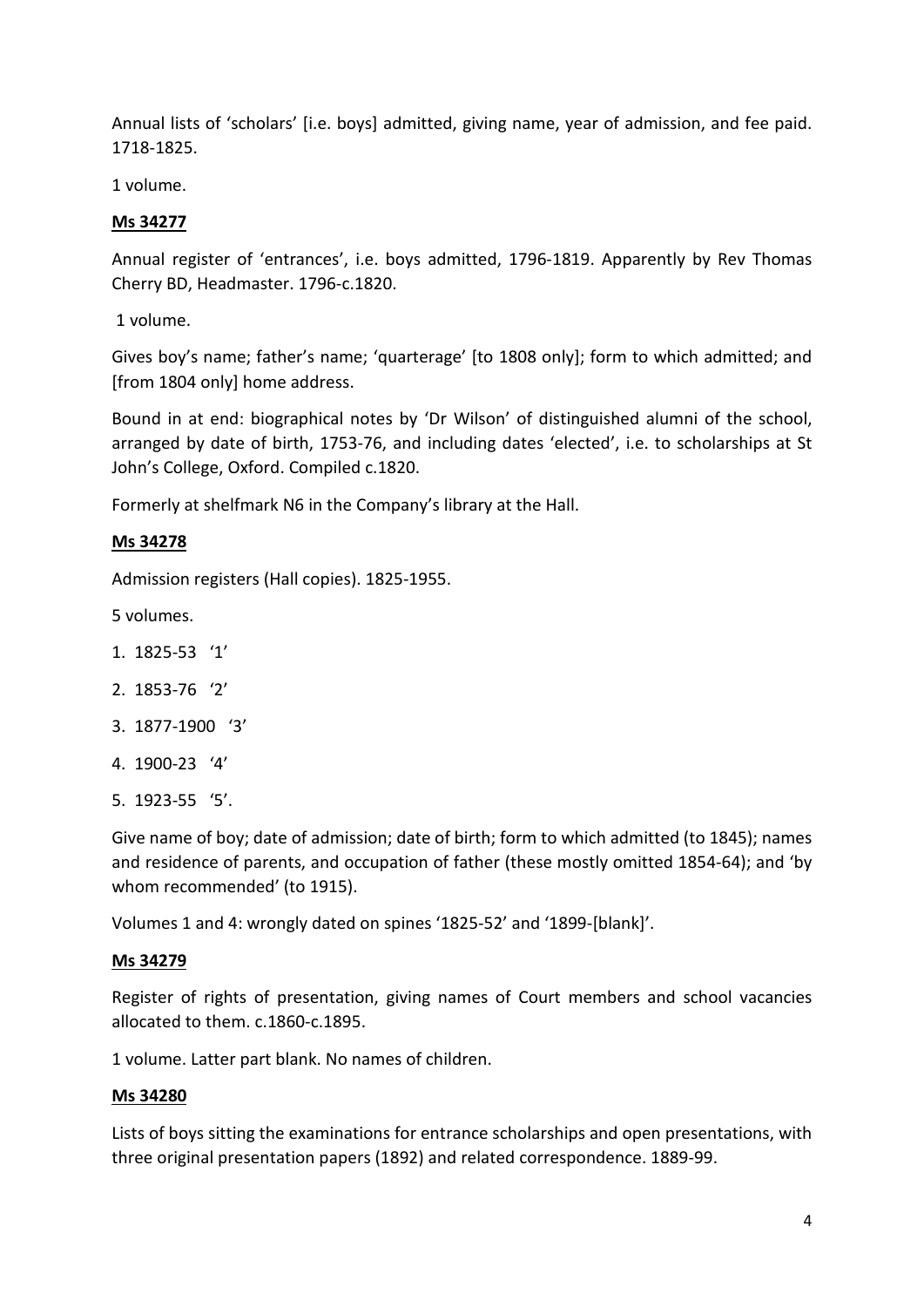1 bundle in envelope.

Give name of boy, date of birth, presenting Court member, and result of examination.

### **Ms 34281**

Original certificates of the examination and election of pupils from the school to scholarships at St John's College, Oxford, on St Barnabas' Day (11 June) each year. Signed by the examiners, by the Master and Wardens of the Company, and by the President and Fellows of the College. 1589-1715.

1 scrapbook, partly printed.

Annual to 1660, thereafter fragmentary. Include extracts from the College statutes; details of votes cast for all candidates, both successful and unsuccessful; related correspondence; and some receipts for exhibition money.

Former ref (?): 'Ancient MS Books no. 55'.

ACCESS SUBJECT TO SPECIAL CONDITIONS: ENQUIRE AT MANUSCRIPTS DESK

### **Ms 34282**

'probation books', i.e. lists of all pupils at the school, arranged by their forms, showing their academic performance in periodic 'probations', or examinations. Normally twice-yearly, but sometimes more frequent. Give name of pupil, date of birth, and date entered the school. Signed to 1874 by the Headmaster and Ushers of the School, and by the Master and Wardens. 1608-1908.

13 volumes. Volume 1 in Latin, Greek and English. Volumes 10-13 printed.

- 1. 1607/8-51 '1'
- 2. 1651-81 '2'
- 3. 1681-1720 '3'
- 4. 1721-55 '4'
- 5. 1755-94 '5'
- 6. 1795-1825 '6'
- 7. 1826-42 '7'
- 8. 1843-59 '8'
- 9. 1860-74 '9'
- 10. 1875-80
- 11. 1881-6
- 12. 1887-94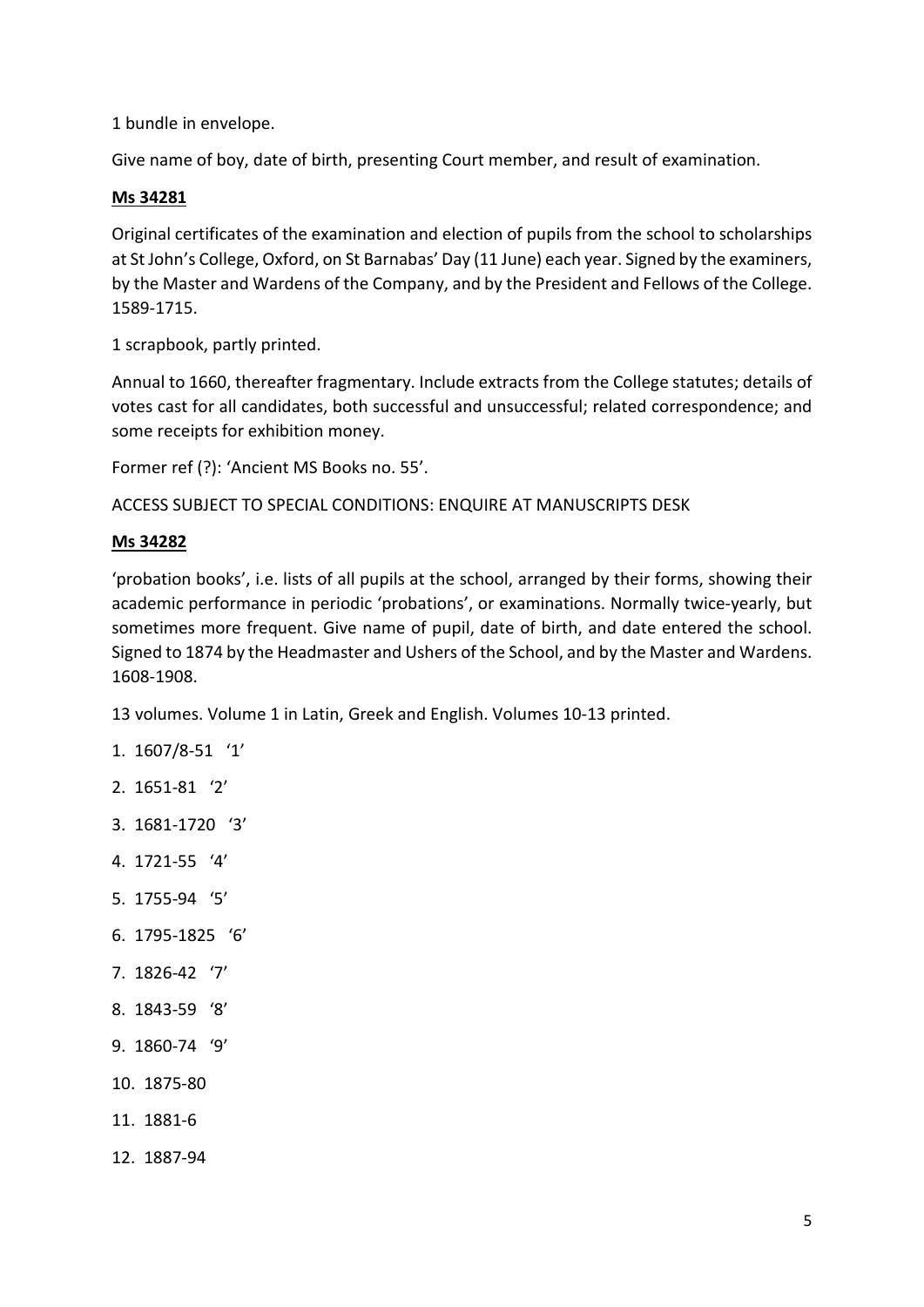13. 1895-1908.

Volumes 1-9: titled 'Liber Probationis Scholae Mercatorum Scissorum'.

Volume 1: includes details of subjects studied, including examination questions to 1653, with Latin and Greek texts for translation. Also lists of candidates for election [i.e. to St John's College, Oxford], 1644-6, with set texts. Also 'A note of Schoole Bookes left by Mr Staples', 1644. Also (at front): list of Headmasters, 1561-1870.

Volumes 1-2: include copy ordinances of the school.

Volumes 10-13: in the form of printed annual reports. Include teachers' names, curricula, prizewinners, university awards etc.

# **Ms 34283**

Headmaster's quarterly reports to the Company. 1826-70.

2 volumes, composed of loose letters and papers now bound together.

- 1. 1826-45
- 2. 1845-70.

### **Ms 34284**

Headmaster's special reports to the Company. 1845-70.

1 volume, composed of loose letters and papers now bound together.

### **Ms 34285**

Reports to the Company from the examiners in Mathematics and Classics. 1843-70.

1 volume, composed of loose letters and papers now bound together.

### **Ms 34286**

Reports to the Company from the examiners in Arithmetic, Writing and French. 1843-70.

1 volume, composed of loose letters and papers now bound together.

Also includes copy school library accounts, 1846-70; and papers concerning the proposed revision of the statutes of St John's College, Oxford, 1854-5.

# **Ms 34287**

Copy reports of Headmaster and examiners. 1851-63.

1 volume. Indexed. Latter part blank.

### **Ms 34288**

Copy reports of examiners. 1837-40.

1 volume. Mostly blank.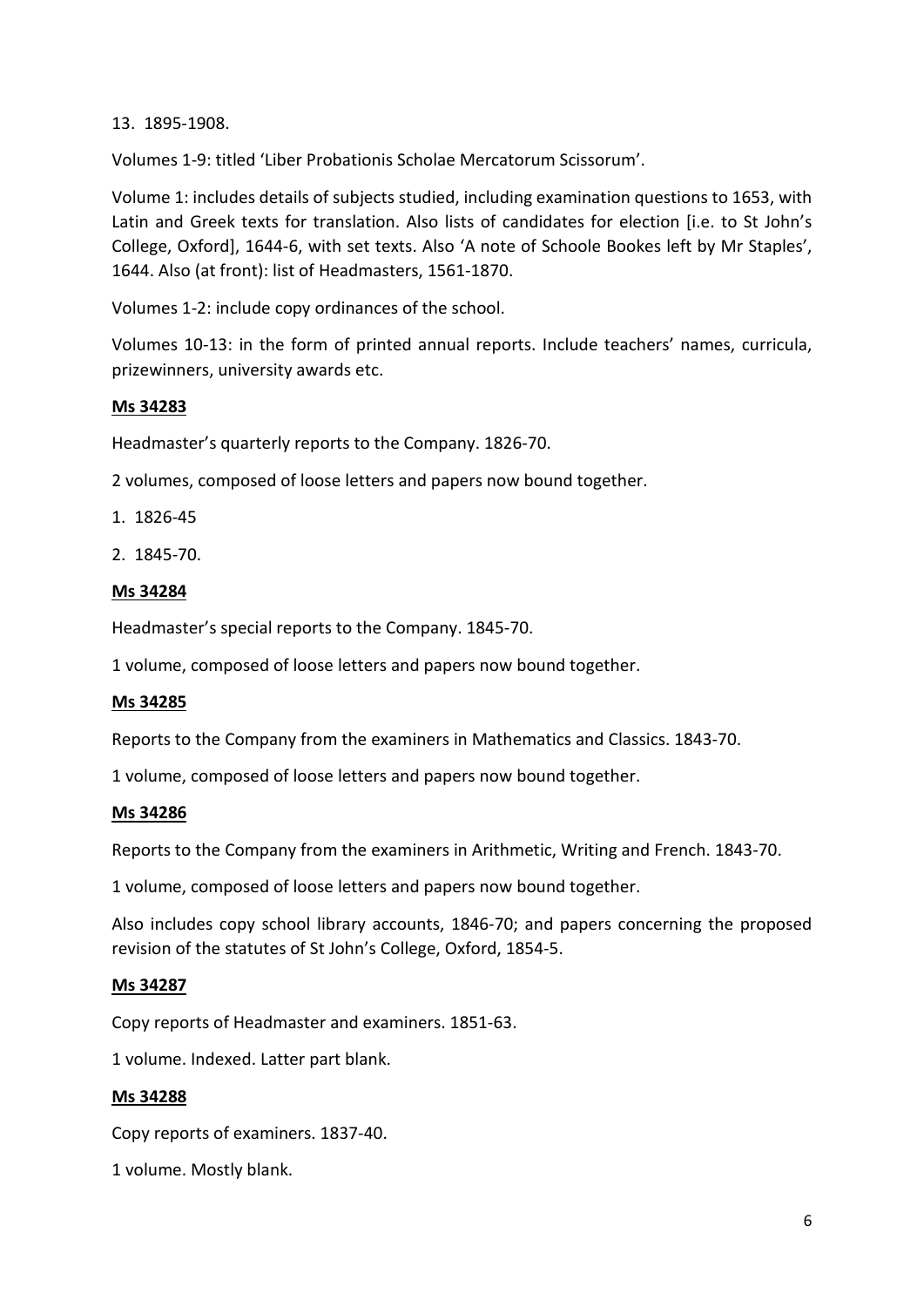### **Ms 34289**

Assistant masters' signed forms of agreement as to salary and terms of service. 1876-1929.

2 volumes. Printed forms with ms annotations.

1. 1876-1920

2. 1921-9.Entitled 'Declarations of Assistant Masters'.

Give subjects taught, and home addresses. For declarations 1929-36 see Ms 34100/161.

Volume 2: latter part blank.

#### **Ms 34290**

Staff register (teaching and administrative staff). c.1937-59.

1 binder.

First compiled c.1937, but incorporating earlier service details back to 1921 at the earliest. Continued thereafter to 1959. Includes much general information about staff pay and conditions.

### **Ms 34291**

Ledgers. 1916-42.

2 volumes. Indexed.

1. 1916-29

2. 1929-42.Titled 'Schools ledger' (volume 1), and 'School ledger' (volume 2). However they both appear to relate to Merchant Taylors' School only.

#### **Ms 34292**

Fees books. 1876-1933.

10 volumes.

- 1. 1876-83
- 2. 1883-9
- 3. 1890-8
- 4. 1898-1906
- 5. 1906-14
- 6. 1914-22
- 7. 1922-30
- 8. 1930-1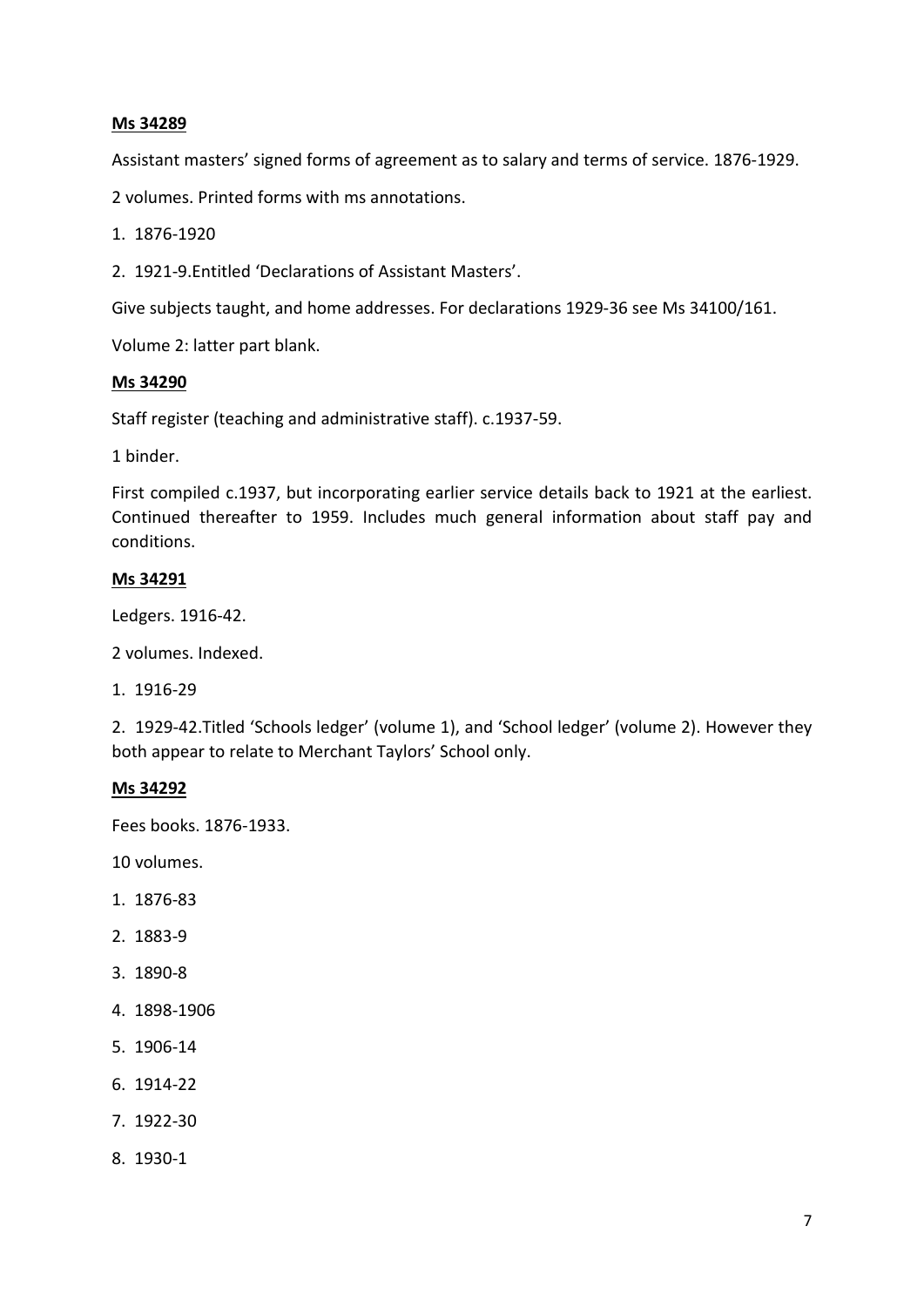9. 1931-3

10. 1931-3.

Contain lists in alphabetical order of all pupils in the school each term [each 'quarter' until 1890], with sums payable analysed by 'fees', 'books', 'clothing' etc., and including payment details. New boys are listed separately at the end of each quarterly or termly list.

Volumes 1 and 2: titled 'Quarterages received'.

Volume 8: mostly blank.

Volumes 9 and 10: duplicates, volume 10 having annotations. Latter parts blank.

### **Ms 34293**

Fees receipt books, arranged by terms and then chronologically by date of payment. 1931-7.

4 volumes.

- 1. 1931-2
- 2. 1933-4
- 3. 1934-5
- 4. 1936-7.

Give names of boys, and identify 'new boys' each term. Give aggregate fees only.

### **Ms 34294**

Fees correspondence. 1931-7.

1 bundle in envelope.

Found in Ms 34293/1-4.

### **Ms 34295**

Scholarship and exhibition account book. 1948-58.

1 volume. Latter part blank.

Give names of recipients. For earlier years see Mss 34081A, 34082/1.

### **Ms 34296**

Scholarship and exhibition papers. 1955-8.

1 bundle. Typescript.

Found inside Ms 34295.

### **Ms 34297**

School Fund receipts and payments accounts. 1930-50.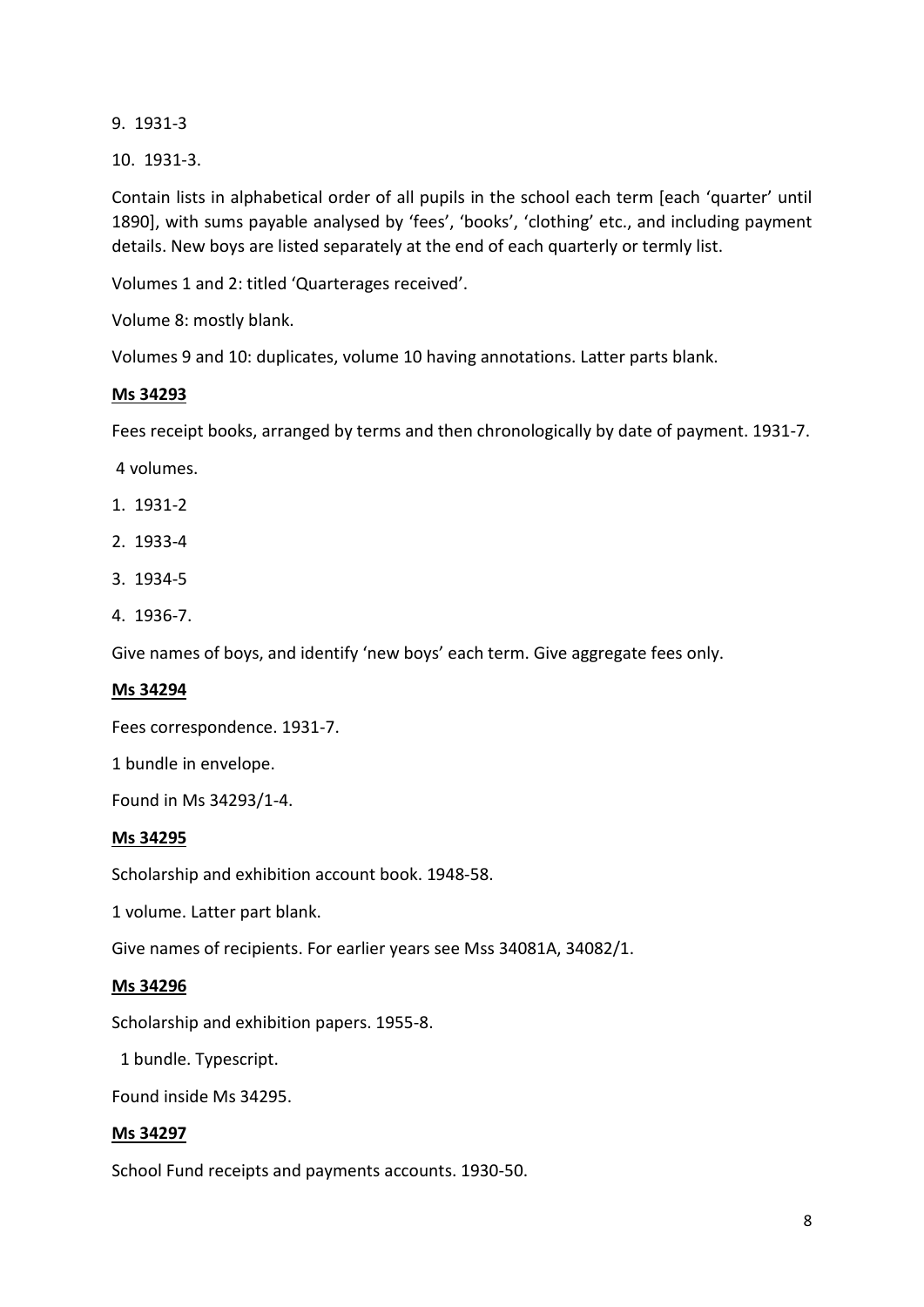1 bundle of loose sheets. Typescript.

### **Ms 34298**

Teaching staff salaries accounts. 1953-68.

2 volumes.

- 1. 1953-9
- 2. 1960-8.

Volume 1: latter part blank.

Volume 2: each page is titled 'Charities Fund -salaries of masters at Merchant Taylors' School'.

Volume 2: RESTRICTED ACCESS: ENQUIRE AT MANUSCRIPTS DESK

#### **Ms 34299**

Summary wages accounts (administrative staff). 1952-4.

1 volume. Latter part blank.

#### **Ms 34300**

Papers of the Treasurer of the War Memorial Fund. 1921-3.

1 bundle in envelope.

### **Ms 34301**

Accounts and correspondence concerning the Games Fund. 1925-31.

1 bundle in envelope.

### **Ms 34302**

Petty cash account book, 1945/6-51/2. 1945-57.

1 volume. Latter part blank.

Includes school prize funds accounts, 1951/2-56/7.

### **Ms 34303**

Accounts correspondence. 1950-6.

1 bundle in folder.

#### **Ms 34304**

Memorandum book of documents relating to the school from 1625. Include copy minutes of the election of pupils to scholarships at St John's College Oxford, 1763-1857; also copies of benefactors' wills. c.1775, continued to 1857.

1 volume. Indexed. In Latin and English.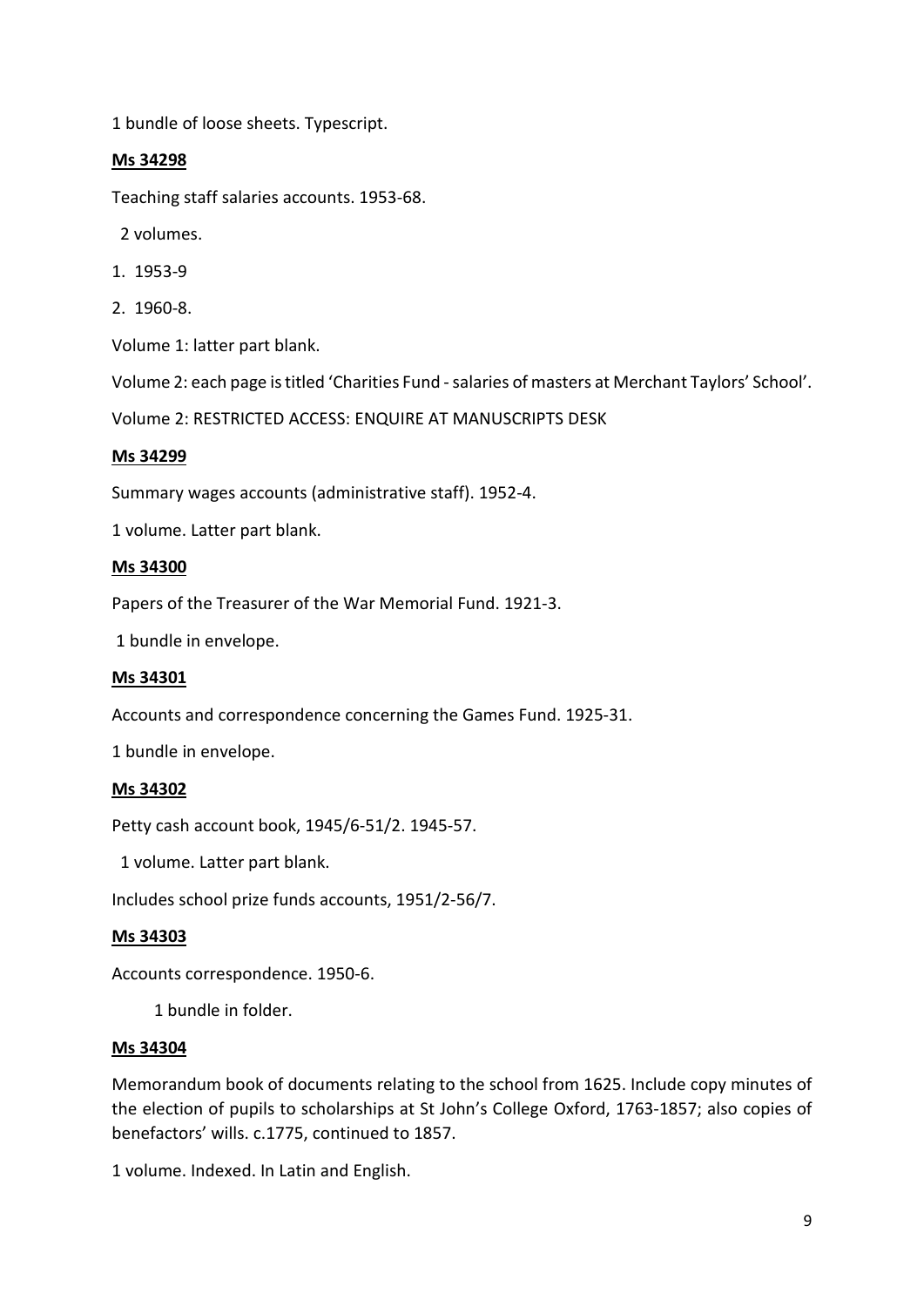Titled 'Entries relating to the School'.

#### **Ms 34305**

Clerk's memoranda concerning the school. 1915-17.

1 volume in envelope. Mostly blank.

Formerly at shelfmark N6 in the Company's library at the Hall.

#### **Ms 34306**

Clerk's out-letters concerning the school. 1877-1945.

19 volumes. Indexed.

- 1. 1877 May 1882 June '1'
- 2. 1882 July 1888 Oct '2'
- 3. 1888 Oct 1897 May '3'
- 4. 1897 May 1903 July '4'
- 5. 1903 July 1909 May '5'
- 6. 1909 May 1914 Nov '6'
- 7. 1914 Nov 1921 Apr '7'
- 8. 1921 Apr 1925 July '8'
- 9. 1925 July 1927 Nov '9'
- 10. 1927 Nov 1930 Feb '10'
- 11. 1930 Feb 1931 Nov '11'
- 12. 1931 Nov 1933 Mar '12'
- 13. 1933 Mar 1934 June '13'
- 14. 1934 June 1936 Apr '14'
- 15. 1936 May 1938 Aug '15'
- 16. 1938 Aug 1940 Apr '16'
- 17. 1940 Apr 1942 Apr '17'
- 18. 1942 Apr 1943 Dec '18'
- 19. 1943 Dec 1945 Feb '19'.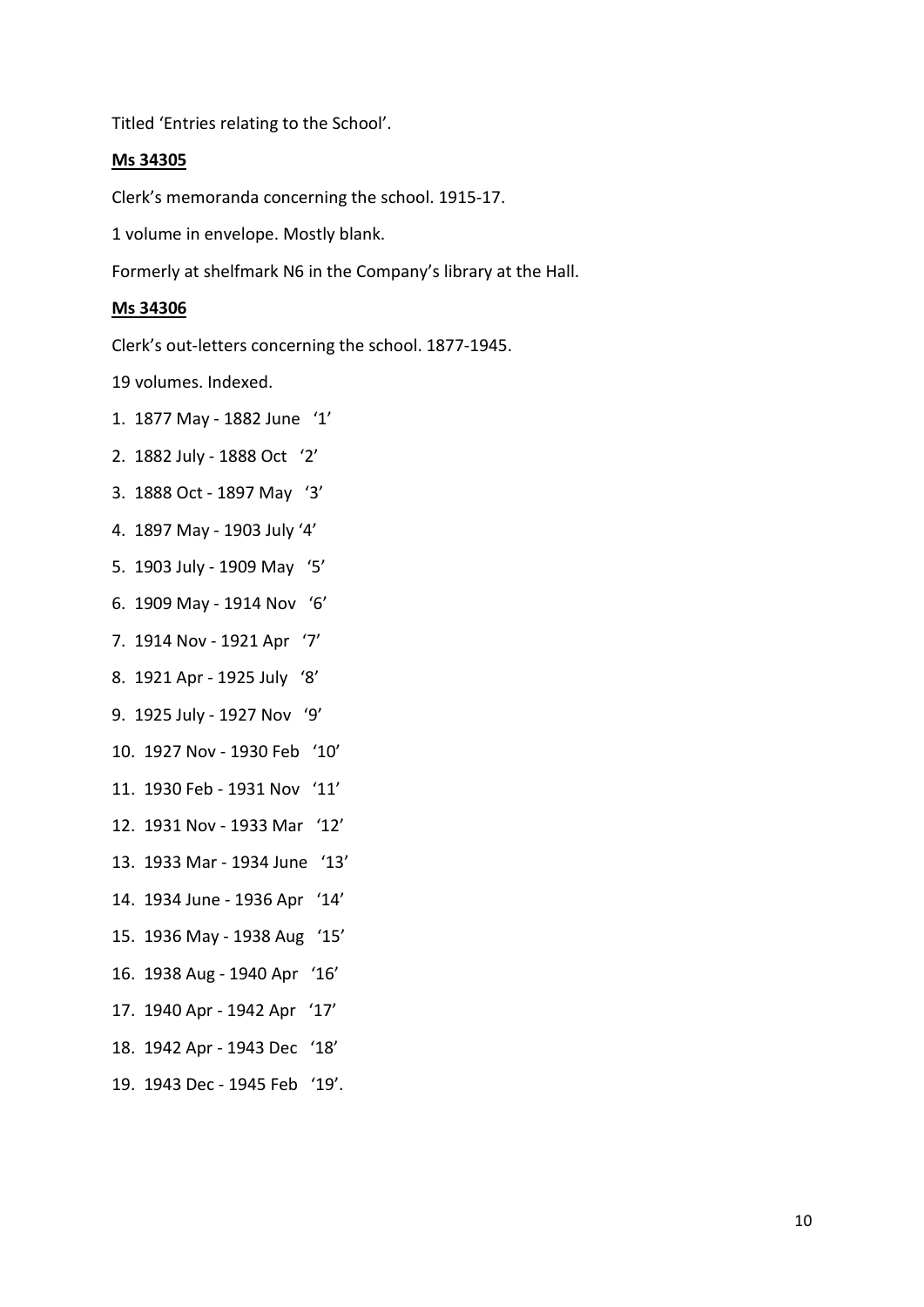Titled 'Schools letter books' until vol. 17, and thereafter 'School letter books'. However the letters are almost entirely about Merchant Taylors' School, except for a few about Ashwell School.

# **Ms 34307**

Legal papers concerning objections by the Company to the revision of the statutes of St John's College, Oxford. 1857-60.

1 bundle in envelope.

For related papers see Ms 34100/111, 158; Ms 34101/21 (bundle 190); Ms 34286; and Ms 34308.

# **Ms 34308**

Verbatim transcript of evidence before the Privy Council in the matter of revising the statutes of St John's College, Oxford. 1861.

1 volume.

Formerly at shelfmark N6 in the Company's library at the Hall.

# **Ms 34309**

'Charterhouse - papers and correspondence': papers, correspondence, plans, Parliamentary bills etc concerning the proposed removal of the school from Suffolk Lane to Charterhouse, April 1866-August 1867. 1866-7.

1 scrapbook. Partly printed. Indexed.

# **Ms 34310**

"'Removal to Charterhouse Square' - illustrations". Copies of original photographs, plans etc of 1875, apparently prepared for publication. N.d., ?c.1930.

1 bundle.

### **Ms 34311**

Detailed notes on the scholarships and exhibitions from the school to Oxford and Cambridge, with related printed papers of Company committees pasted in. [By Rt Hon Sir Richard Baggallay, Master of the Company 1863-4.] 1886.

1 volume. Partly printed. Indexed.

Include lists of Company scholars and exhibitioners, 1862-85, including 'Ordinance' and Tercentenary scholars, and Andrew, Stuart, Parkin and other exhibitioners.

# **Ms 34312**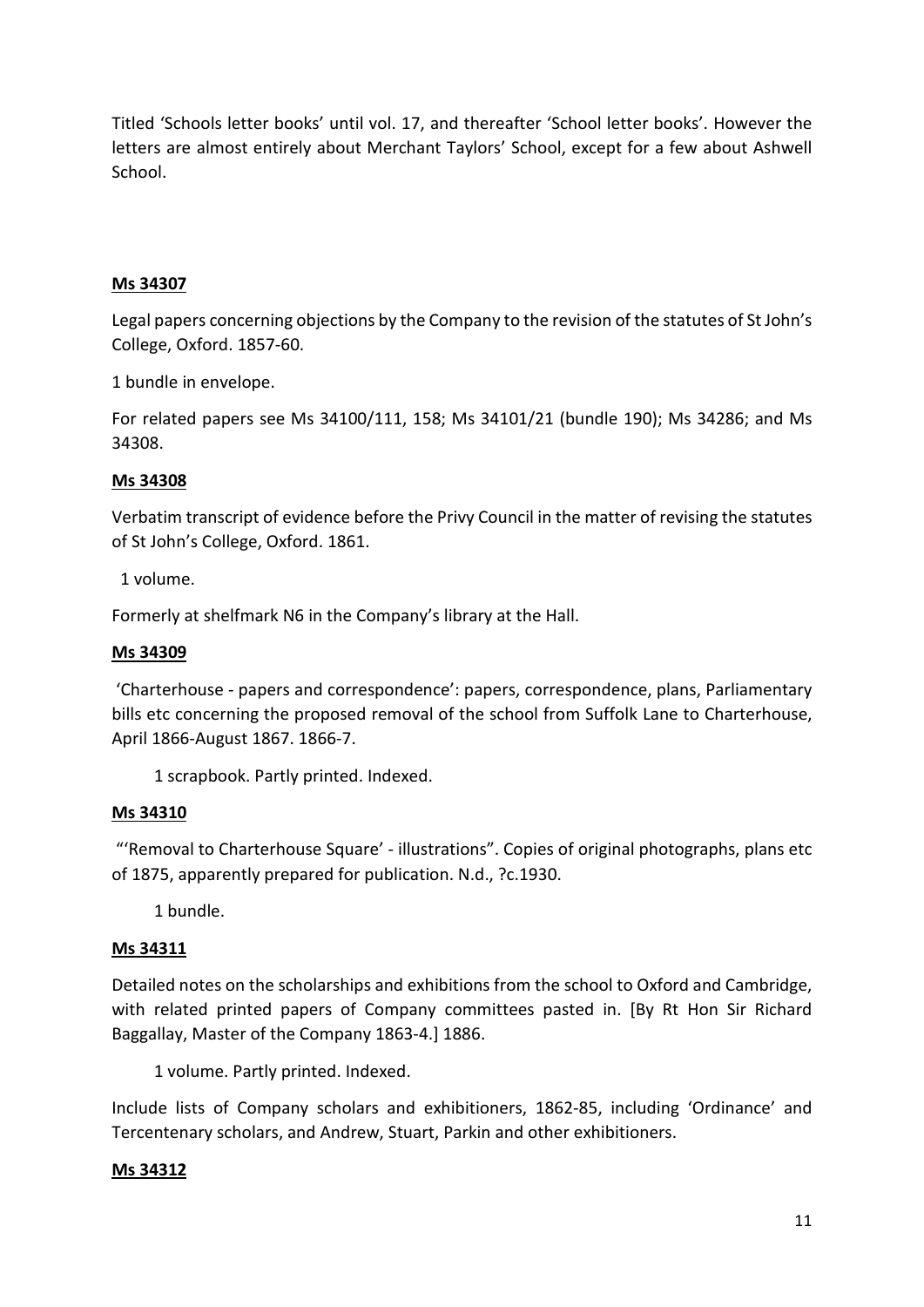'Memoranda' as to the state and condition of the school, 'at the commencement of the year 1887.' [By Rt Hon Sir Richard Baggallay, Master of the Company 1863-4.] 1887.

1 bundle comprising 2 volumes. Partly printed. Indexed.

Include various printed Company committee papers and Headmaster's reports from 1885, pasted in.

# **Ms 34313**

Etching of the School at Charterhouse Square, by Wallace Hester: signed artist's proofs. N.d., ?c.1900.

1 bundle containing 9 items.

# **Ms 34314**

Papers about the laying of the foundation stone for the new science building at Charterhouse by HRH the Prince of Wales, 8 July 1926. Include signed copy of the Prince's speech on that occasion. 1926.

1 envelope containing 1 sheaf and one other item.

NB The signed copy of the Prince's speech was transferred here from Ms 34100/163 by Guildhall Library staff, 2002.

ACCESS SUBJECT TO SPECIAL CONDITIONS: ENQUIRE AT MANUSCRIPTS DESK

# **Ms 34315**

'Exhibition drawings' for the new school at Sandy Lodge, Northwood, Middlesex. 1930.

1 roll of plans.

# **Ms 34316**

Contract drawings for the new school at Sandy Lodge, Northwood, Middlesex. 1930-1.

1 roll of plans.

# **Ms 34317**

Correspondence, accounts etc about planning, constructing and fitting out the new school buildings at Sandy Lodge, Northwood. 1929-45.

9 boxes.

### **Ms 34318**

Photographs of the new school buildings at Sandy Lodge, Northwood, under construction. 1931-3.

1 bundle in folder.

# **Ms 34319**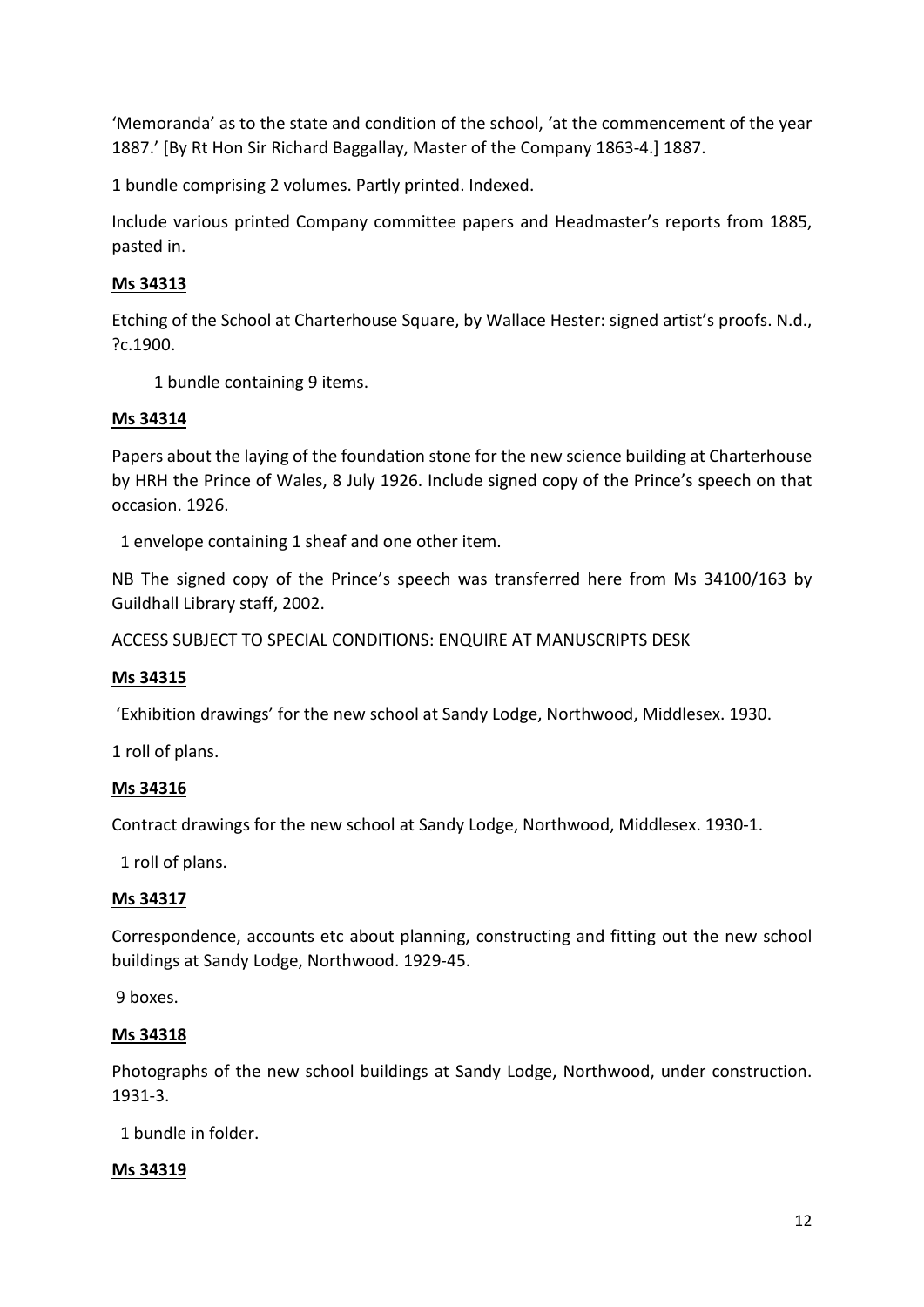Papers about the school's Service of Thanksgiving and Farewell to the City of London, at St Paul's Cathedral, 20 March 1933. 1932-3.

1 bundle in envelope. Partly printed.

# **Ms 34320**

'An Account of the Removal from Charterhouse Square to Sandy Lodge', by Sir Frederick M Fry KCVO (Master 1895-6 and 1911-12) and Dudley M P Liddle, Office Clerk. November 1933.

1 bundle of photostatic negatives.

Note:- the original manuscript does not appear to have been deposited at Guildhall Library.

### **Ms 34321**

Papers about the sale of the old school site and buildings at Charterhouse to St Bartholomew's Hospital Medical School. 1929-49.

2 boxes.

### **Ms 34322**

Two photographs of Tolpits House at Sandy Lodge, Northwood, Middlesex, with some duplicates of the same. N.d., c.1935.

1 folder containing 6 items

### **Ms 34323**

Buildings maintenance papers, including vouchers for 1951-2, and 1954/5-56/7. 1937-58.

2 boxes.

# **Ms 34324**

Papers about land at the school requisitioned by the Royal Air Force. 1941-6.

1 sheaf in envelope.

Includes a letter of 8 February 1946 from Air Chief Marshal Sir John Slessor KCB, DSO, MC [Member of Air Council for Personnel 1945-7].

### **Ms 34325**

'Fire at boarding house, 28/29 March 1950'. 1950-1.

1 file in envelope.

### **Ms 34326**

Scholarship and exhibition correspondence. 1943-69.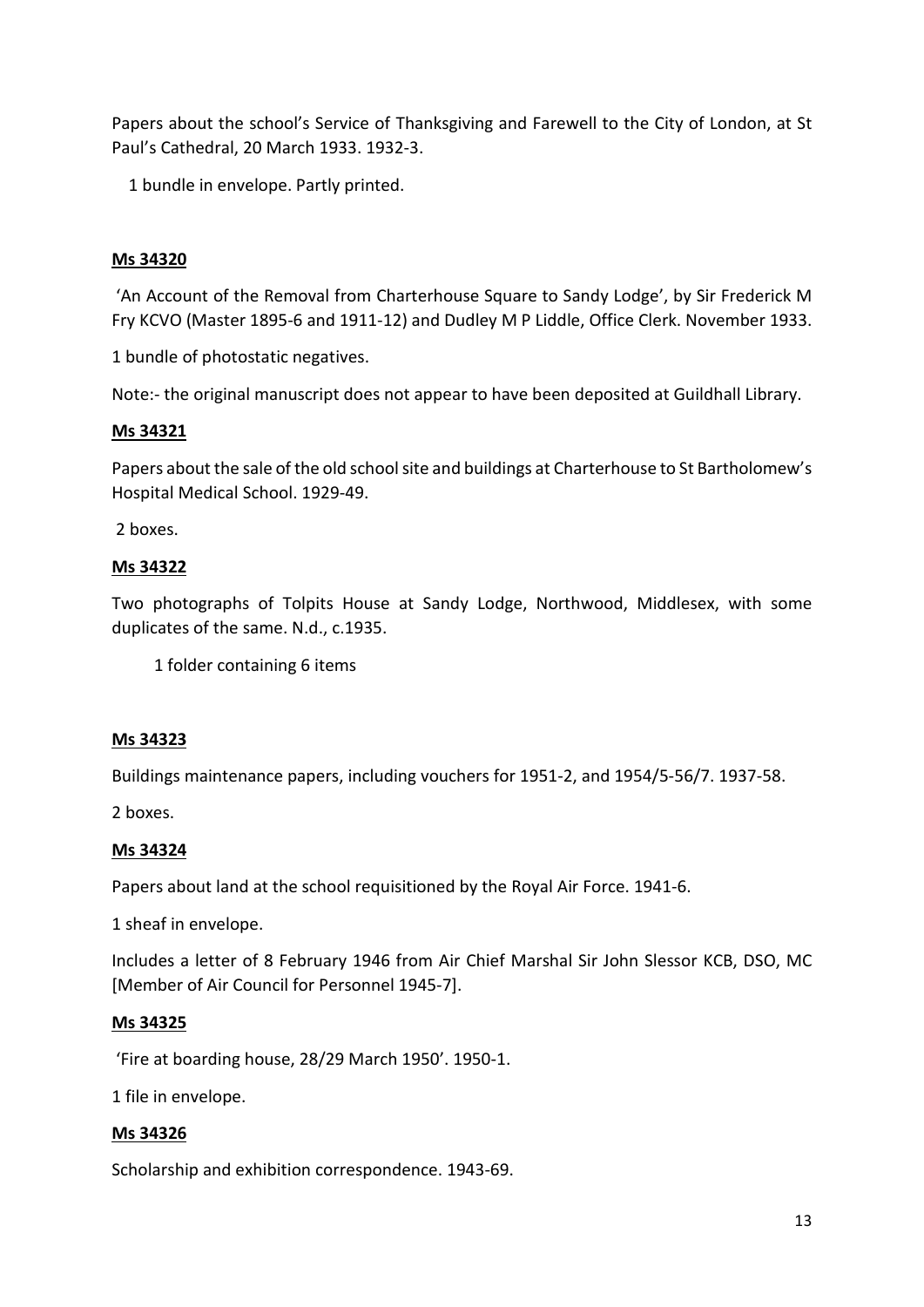1 box.

Includes some papers about Ashwell School.

RESTRICTED ACCESS: ENQUIRE AT MANUSCRIPTS DESK

### **Ms 34327**

Teaching staff pension scheme papers, including a register of teaching staff in 1903. 1903-16.

1 bundle in envelope.

### **Ms 34328**

papers concerning the following: school pension scheme, 1921-45; teachers' pay, 1945-8. 1921-48.

1 bundle of 2 envelopes.

### **Ms 34329**

Teaching staff new pension scheme papers. 1931-4.

1 bundle in envelope. Partly printed.

#### **Ms 34330**

Teaching staff new pension scheme papers. 1949-55.

1 box. Partly printed.

#### **Ms 34331**

Papers concerning staff matters (teaching and administrative). 1931-41.

1 box.

### **Ms 34332**

Papers concerning the following: appointment of new Bursar, 1950-1; appointment of new Headmaster, 1964.

1 box.

RESTRICTED ACCESS: ENQUIRE AT MANUSCRIPTS DESK

#### **Ms 34333**

Catalogue of the school library, compiled c.1662. c.1662-1667.

1 volume, parchment. Mostly blank.

Gives titles, and dates and places of publication.

At front: list of benefactors to the library, 1662, continued to 1667.